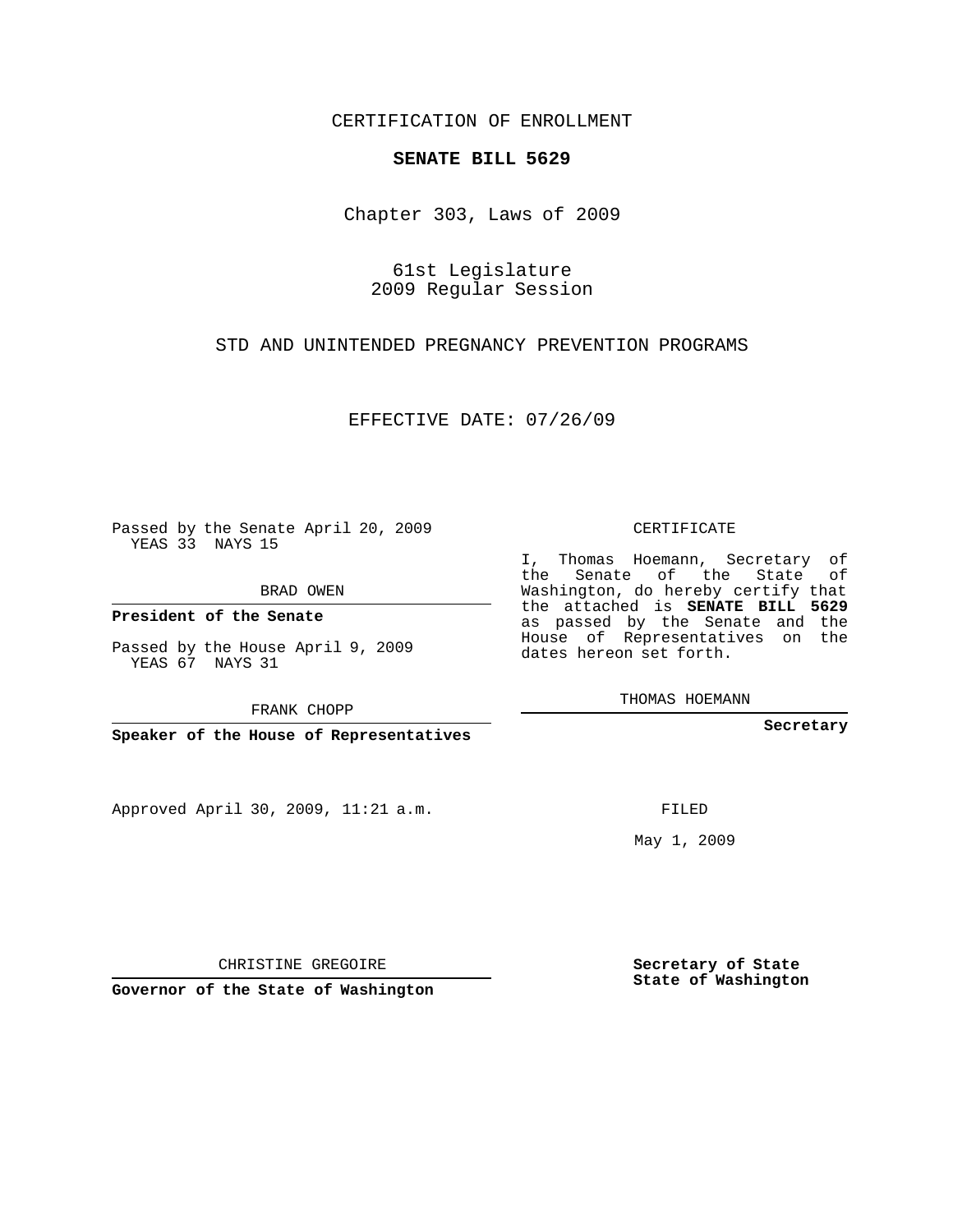## **SENATE BILL 5629** \_\_\_\_\_\_\_\_\_\_\_\_\_\_\_\_\_\_\_\_\_\_\_\_\_\_\_\_\_\_\_\_\_\_\_\_\_\_\_\_\_\_\_\_\_

\_\_\_\_\_\_\_\_\_\_\_\_\_\_\_\_\_\_\_\_\_\_\_\_\_\_\_\_\_\_\_\_\_\_\_\_\_\_\_\_\_\_\_\_\_

## AS AMENDED BY THE HOUSE

Passed Legislature - 2009 Regular Session

## **State of Washington 61st Legislature 2009 Regular Session**

**By** Senators Kohl-Welles, Keiser, Fairley, Kline, Marr, Prentice, Franklin, Murray, King, and Brown

Read first time 01/27/09. Referred to Committee on Health & Long-Term Care.

 AN ACT Relating to programs for the prevention of unintended pregnancies and sexually transmitted diseases; amending RCW 74.12.410; and adding a new section to chapter 70.54 RCW.

BE IT ENACTED BY THE LEGISLATURE OF THE STATE OF WASHINGTON:

 NEW SECTION. **Sec. 1.** A new section is added to chapter 70.54 RCW to read as follows:

 (1) To reduce unintended pregnancies, state agencies may apply for sexual health education funding for programs that are medically and scientifically accurate, including, but not limited to, programs on abstinence, the prevention of sexually transmitted diseases, and the prevention of unintended pregnancies. The state shall ensure that such programs:

- (a) Are evidence-based;
- (b) Use state funds cost-effectively;
- (c) Maximize the use of federal matching funds; and

 (d) Are consistent with RCW 28A.300.475, the state's healthy youth act, as existing on the effective date of this section.

(2) As used in this section: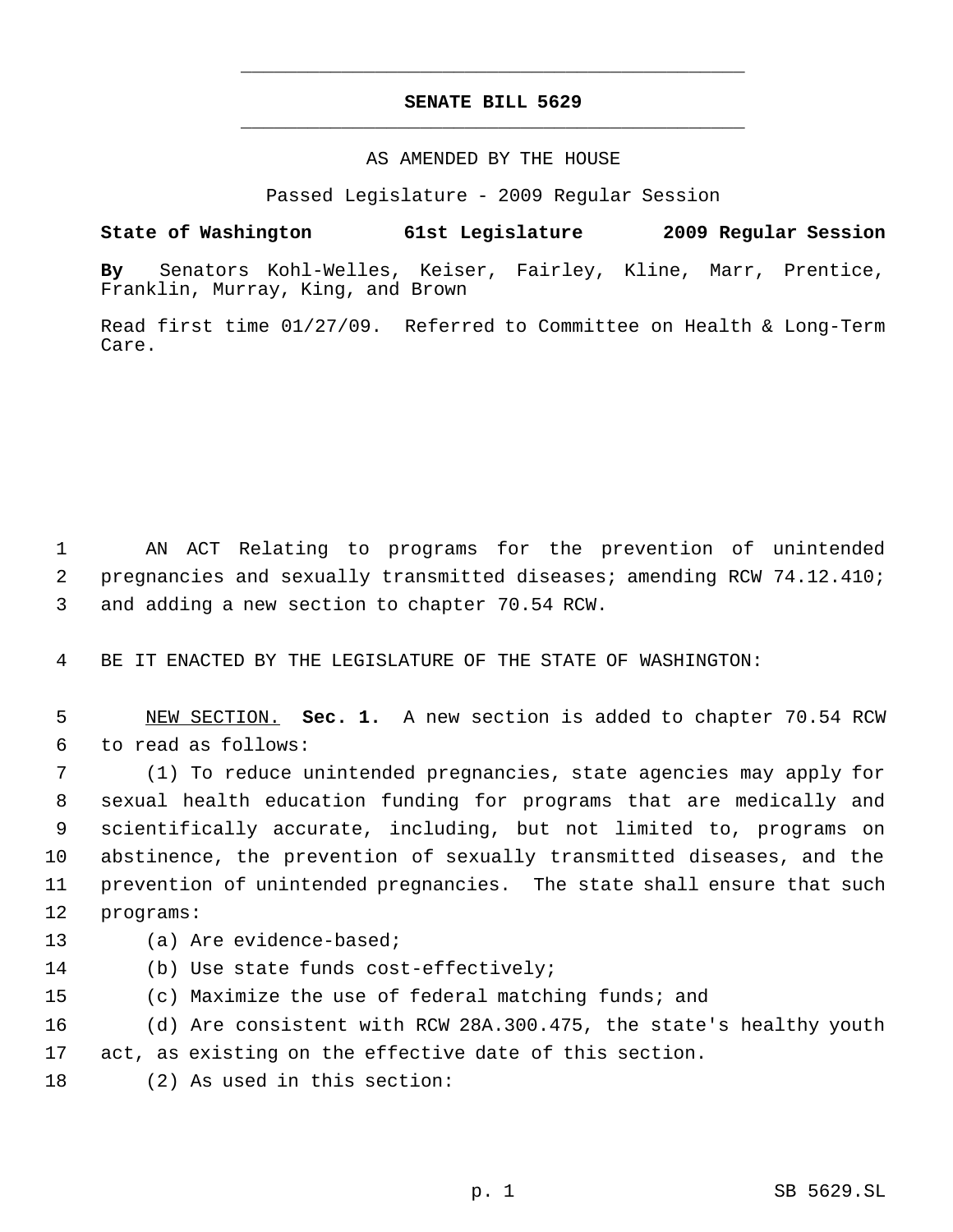(a) "Medically and scientifically accurate" has the same meaning as in RCW 28A.300.475, as existing on the effective date of this section; and

 (b) "Evidence-based" means a program that uses practices proven to the greatest extent possible through research in compliance with scientific methods to be effective and beneficial for the target population.

 **Sec. 2.** RCW 74.12.410 and 1997 c 58 s 601 are each amended to read as follows:

10 (1) At the time of application or reassessment under this chapter the department shall offer or contract for family planning information and assistance, including alternatives to abortion, and any other 13 available locally based ((teen)) unintended pregnancy prevention 14 programs, to prospective and current recipients of ((aid to families 15 with dependent children)) temporary assistance for needy families.

 (2) The department shall work in cooperation with the superintendent of public instruction to reduce the rate of 18 ((illegitimate-births-and)) abortions and unintended pregnancies in Washington state.

20 (((3) The department of health shall maximize federal funding by timely application for federal funds available under P.L. 104-193 and 22 Title V of the federal social security act, 42 U.S.C. 701 et seq., as 23 amended, for the establishment of qualifying abstinence education and 24 motivation-programs. The-department-of-health-shall-contract,-by 25 competitive  $-bid$ ,  $-$  with  $-$  entities  $-$  qualified  $-$  to  $-$  provide  $-$  abstinence education and motivation programs in the state.

27 (4) The department of health shall seek and accept local matching funds  $-$  to  $-$  the  $-$  maximum  $-$  extent  $-$  allowable  $-$  from  $-$  qualified  $-$  abstinence education and motivation programs.

 $\left(5\right)\left(a\right) - \text{For}-\text{purposes}-\text{of}-\text{this}-\text{section}-\text{``qualifying}-\text{abstinence}$  education and motivation programs" are those bidders with experience in 32 the -conduct - of - the - types - of - abstinence - education - and - motivation programs set forth in Title V of the federal social security act, 42 34 U.S.C. Sec. 701 et seq., as amended.

 (b) The application for federal funds, contracting for abstinence education and motivation programs and performance of contracts under